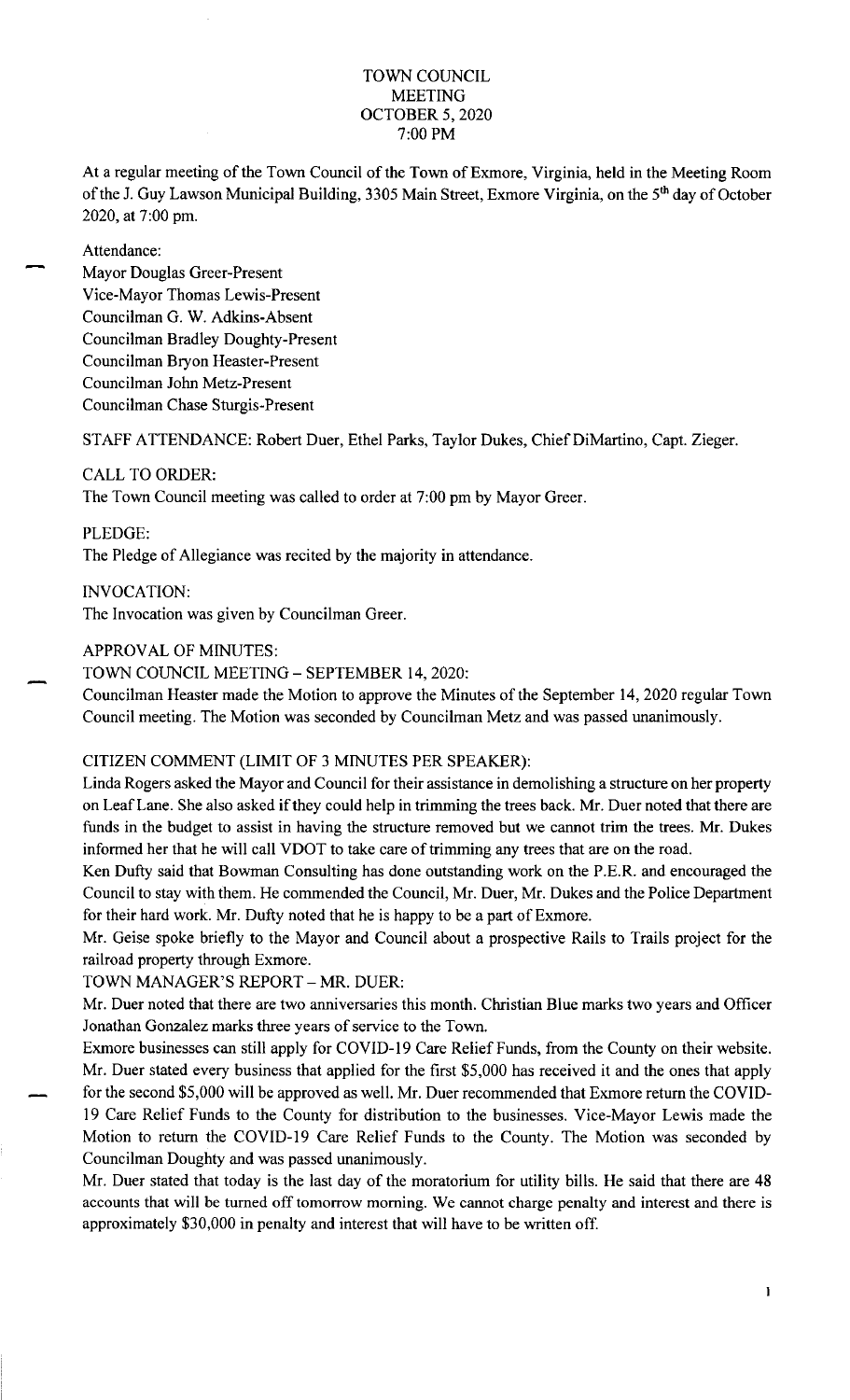Northampton County has petitioned the court for HRSD to provide services. Mr. Duer noted that we are not mandated to be a part of HRSD and we will not be certain of anything until we know if we can get the RIB System.

Mr. Duer said that Exmore needs a rental code, building code inspector and code enforcement officer. He said that he plans to work it in to next year's budget.

Mr. Duer mentioned transferring all utilities to the property owners name in the near future.

## FINANCIAL REPORT - MR. DUER:

SEPTEMBERT SUMMARY:

The total income for September was \$143,769 and the total expenses were \$189,473 for a net loss of \$45,704. Mr. Duer explained that we are experiencing a decrease in Transient Occupancy Tax, Meals Tax, Police Fines and we cannot collect the penalties and interest on the utility accounts. Large expenditures include engineering services to Bowman Consulting, liability insurance, a water bond payment and body repairs to a damaged vehicle.

### YTD SUMMARY:

The total year-to-date income is at \$420,629 and the total year-to-date expenses are at \$505,628, which shows a net loss of \$85,000.

NEW BUSINESS: None.

### OLD BUSINESS:

### INDUSTRIAL DEVELOPMENT SEAT:

Mr. Duer noted that we need someone to fill the vacant seat on the Industrial Development Authority. He asked the Mayor and Council to think about recommendations.

### UPDATE ON WELL PROJECT - MR. DUKES:

Mr. Dukes reported that we have received our permits from the Office of Drinking Water. We are in line with the contractor for sealing the old wells.

### UPDATE ON SEWER PROJECT - MR. DUER & MR. DUKES:

#### UPDATE ON VDEQ LOAN:

Mr. Duer noted that we are being considered for a loan through DEQ. Mr. Dukes said that we are in the process of applying for a grant/loan through USDA and DEQ. He said that the process is stalled due to the discussions of the treatment of effluent. Mr. Duer and Mr. Dukes explained that the prior agreement with the EDA, that was a promise to pay up to \$400,000 needs to be increased to \$600,000 in order to qualify for \$4,500,000. Councilman Sturgis made the Motion to increase the promise to pay, in regards to a loan, in the amount of \$600,000. The Motion was seconded by Vice-Mayor Lewis and was passed unanimously.

#### GRINDER PUMP AGREEMENT - DRAFT:

Mr. Duer said that the grinder pump agreement will remain on the agenda for the Mayor and Council's review,

### POLICE REPORT - CHIEF DIMARTINO:

Chief DiMartino noted that Officer Diaz begins the academy this month. Mapp and Jody Cullen have scheduled a Patriot's for Trump Parade this Saturday. He said that they will start in Tasley, travel south on Rt. 13, through downtown Exmore and end at Shore Plaza.

Capt. Zieger and Officer Hinman recently completed their CIT Training. Chief DiMartino stated that all of Exmore's officers are now CIT trained except Officer Diaz who will receive the training in the Capt. Zieger and Officer Finnman recently completed their C11 Fraining. Chief DiMartino stated that all<br>of Exmore's officers are now CIT trained except Officer Diaz who will receive the training in the<br>academy.

The department will be patrolling the streets on Halloween for the trick-or-treaters and assisting Exmore Baptist Church with traffic control for their drive-thru trunk-or-treat.

PUBLIC WORKS REPORT - MR. DUKES: No report.